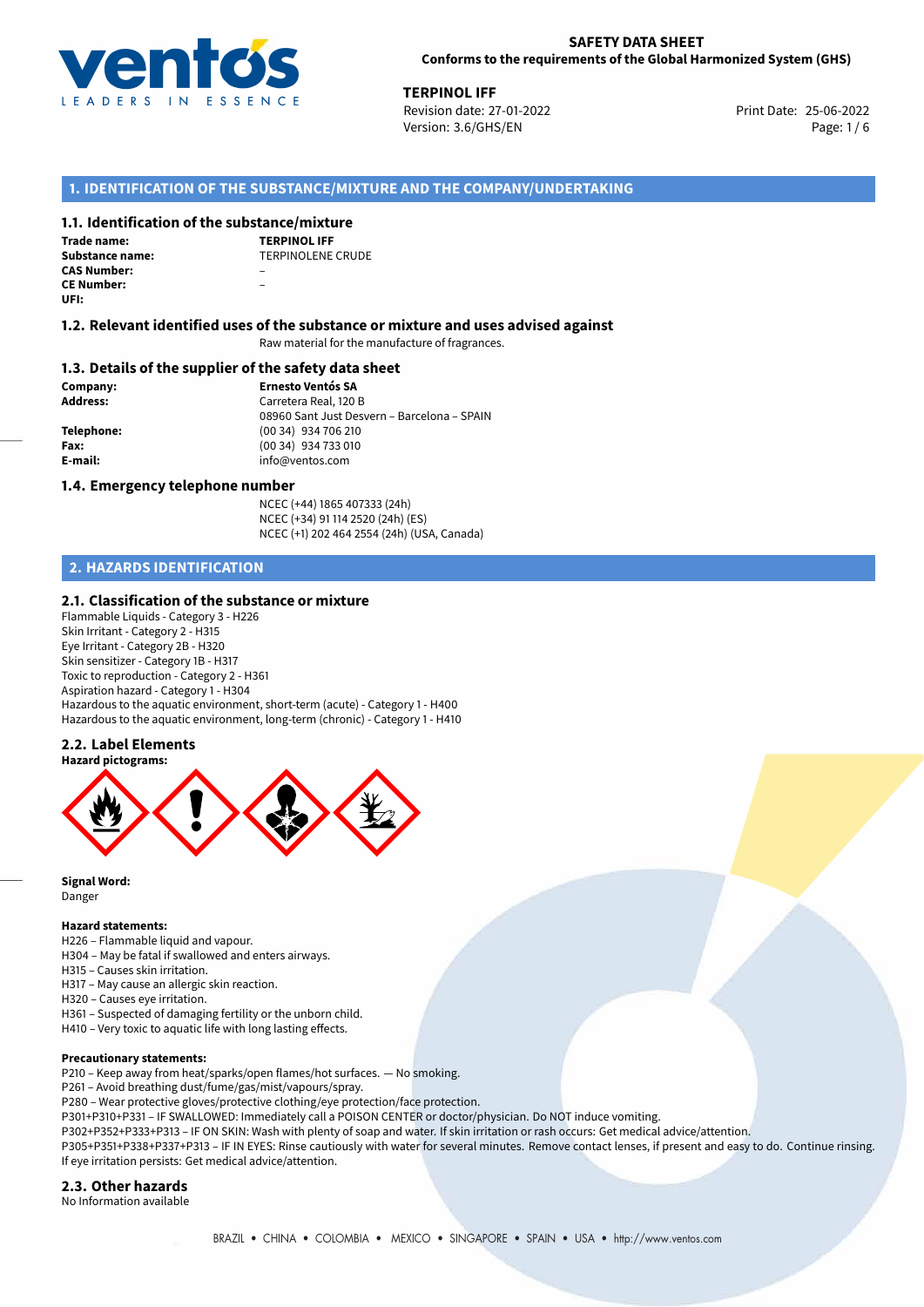

**TERPINOL IFF**<br>
Revision date: 27-01-2022 **Accord Print Date: 25-06-2022** Version: 3.6/GHS/EN Page: 2 / 6

## **3. COMPOSITION/INFORMATION ON INGREDIENTS**

## **3.1. Substances**

Chemical name: TERPINOLENE CRUDE CAS number: – EC number: –

# **Hazardous constituents:**

| <b>Chemical Name</b>                          | % (w/w)        | <b>CAS No</b><br><b>EC No</b> | <b>Classification according to GHS</b>                                                                                                                                                                                                                                                                                                                                    |
|-----------------------------------------------|----------------|-------------------------------|---------------------------------------------------------------------------------------------------------------------------------------------------------------------------------------------------------------------------------------------------------------------------------------------------------------------------------------------------------------------------|
| <b>TERPINOLENE</b>                            | $>25$ ; $<$ 50 | 586-62-9<br>209-578-0         | Flammable Liquids - Category 4 - H227<br>Acute Toxicity - Category 5 (oral) - H303<br>Skin Irritant - Category 3 - H316<br>Skin sensitizer - Category 1B - H317<br>Aspiration hazard - Category 1 - H304<br>Hazardous to the aquatic environment, short-term (acute) - Category 1 - H400<br>Hazardous to the aquatic environment, long-term (chronic) - Category 1 - H410 |
| <b>LIMONENE</b>                               | $>10$ ; $<$ 25 | 138-86-3<br>205-341-0         | Flammable Liquids - Category 3 - H226<br>Skin Irritant - Category 2 - H315<br>Skin sensitizer - Category 1B - H317<br>Aspiration hazard - Category 1 - H304<br>Hazardous to the aquatic environment, short-term (acute) - Category 1 - H400<br>Hazardous to the aquatic environment, long-term (chronic) - Category 3 - H412                                              |
| <b>EUCALYPTOL</b>                             | $>10$ ; $<$ 25 | 470-82-6<br>207-431-5         | Flammable Liquids - Category 3 - H226<br>Acute Toxicity - Category 5 (oral) - H303<br>Eye Irritant - Category 2B - H320<br>Skin sensitizer - Category 1B - H317<br>Hazardous to the aquatic environment, short-term (acute) - Category 3 - H402                                                                                                                           |
| 2,2-DIMETHYL-3-METHYLENE<br><b>NORBORNANE</b> | $>1$ ; <10     | 79-92-5<br>201-234-8          | Flammable Solids - Category 2 - H228<br>Eye Irritant - Category 2B - H320<br>Hazardous to the aquatic environment, short-term (acute) - Category 1 - H400<br>Hazardous to the aquatic environment, long-term (chronic) - Category 1 - H410                                                                                                                                |
| GAMMA-TERPINENE                               | $>1$ ; <10     | 99-85-4<br>202-794-6          | Flammable Liquids - Category 3 - H226<br>Acute Toxicity - Category 5 (oral) - H303<br>Toxic to reproduction - Category 2 - H361<br>Aspiration hazard - Category 1 - H304<br>Hazardous to the aquatic environment, short-term (acute) - Category 2 - H401<br>Hazardous to the aquatic environment, long-term (chronic) - Category 2 - H411                                 |

[See the full text of the hazard statements in section 16.](#page-4-0)

## **3.2. Mixtures**

Not applicable.

## **4. FIRST-AID MEASURES**

## **4.1. Description of necessary first aid measures**

| Rinse mouth with water.                                                                                               |
|-----------------------------------------------------------------------------------------------------------------------|
| Obtain medical advice.                                                                                                |
| Keep at rest. Do not induce vomiting.                                                                                 |
| In case of contact with eyes, rinse immediately with plenty of water for at least 15 minutes and seek medical advice. |
| Remove person to fresh air and keep at rest.                                                                          |
| Seek immediate medical advice.                                                                                        |
| Take off immediately all contaminated clothing.                                                                       |
| Thoroughly wash affected skin with soap and water.                                                                    |
| Seek medical attention if symptoms persist.                                                                           |
|                                                                                                                       |

## **4.2. Most important symptoms and effects, both acute and delayed**

No information available.

## **4.3. Indication of any immediate medical attention and special treatment needed**

No information available.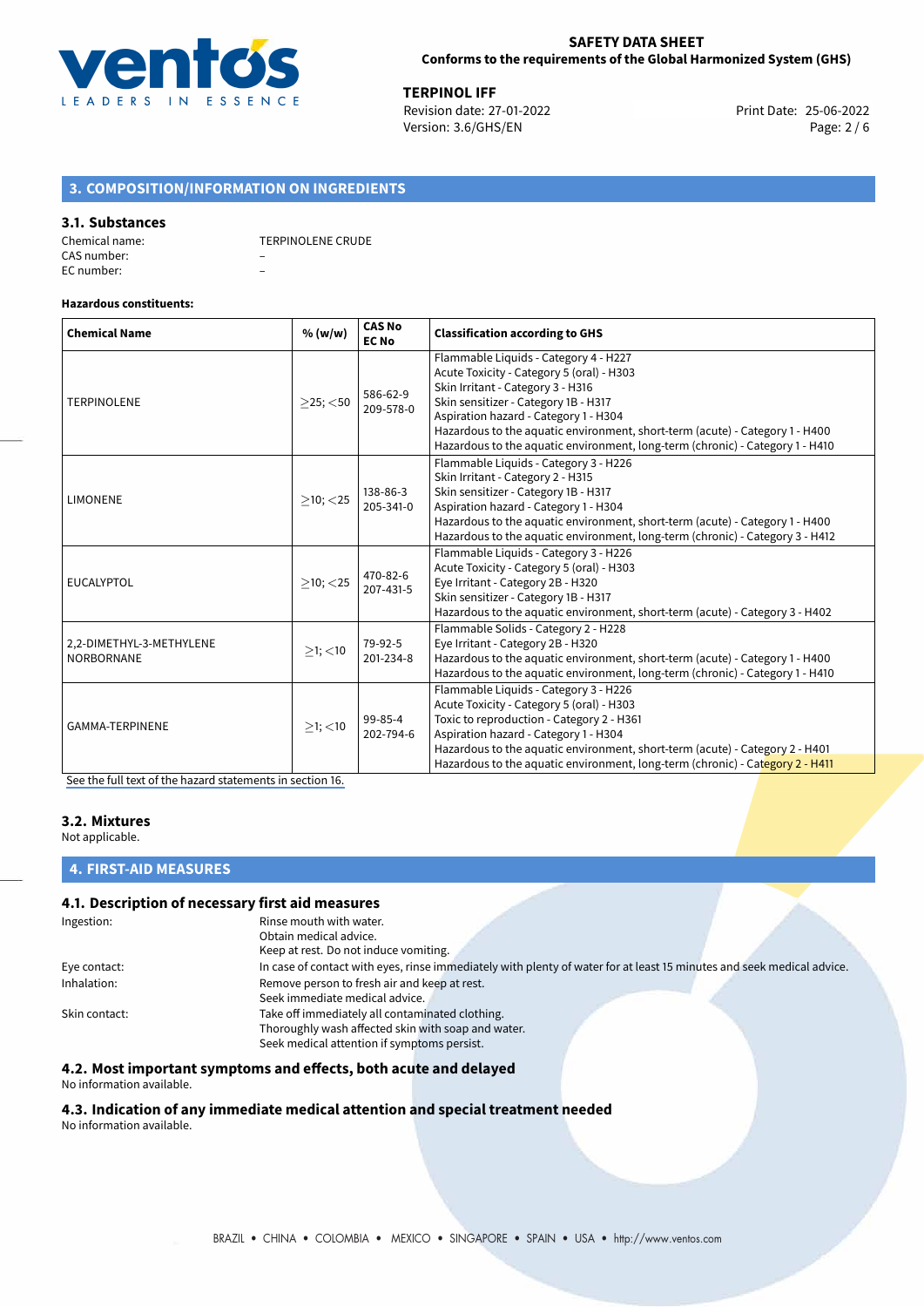

**TERPINOL IFF**<br>
Revision date: 27-01-2022 **Accord Print Date: 25-06-2022** Version: 3.6/GHS/EN Page: 3 / 6

## **5. FIRE-FIGHTING MEASURES**

## **5.1. Extinguishing Media**

Water spray, carbon dioxide, dry chemical powder or appropriate foam. For safety reasons do not use full water jet.

## **5.2. Special hazards arising from the substance or mixture**

Known or Anticipated Hazardous Products of Combustion: Emits toxic fumes under fire conditions.

#### **5.3. Advice for firefighters**

High temperatures can lead to high pressures inside closed containers. Avoid inhalation of vapors that are created. Use appropriate respiratory protection. Do not allow spillage of fire to be poured into drains or watercourses. Wear self-contained breathing apparatus and protective clothing.

## **6. ACCIDENTAL RELEASE MEASURES**

#### **6.1. Personal precautions, protective equipment and emergency procedures**

Evacuate surronding areas. Ensure adequate ventilation. Keep unnecessary and unprotected personnel from entering. Do not breathe vapor/spray. Avoid contact with skin and eyes. Information regarding personal protective measures: see section 8.

#### **6.2. Environmental precautions**

To avoid possible contamination of the environment, do not discharge into any drains, surface waters or groundwaters.

#### **6.3. Methods and materials for containment and cleaning up**

Cover with an inert, inorganic, non-combustible absorbent material (e.g. dry-lime, sand, soda ash). Place in covered containers using non-sparking tools and transport outdoors. Avoid open flames or sources of ignition (e.g. pilot lights on gas hot water heater). Ventilate area and wash spill site after material pickup is complete.

## **6.4. Reference to other sections**

Information regarding exposure controls, personal protection and disposal considerations can be found in sections 8 and 13.

## **7. HANDLING AND STORAGE**

## **7.1. Precautions for safe handling**

Do not store or handle this material near food or drinking water. Do not smoke. Avoid contact with the eyes, skin and clothing. Wear protective clothing and use glasses. Observe the rules of safety and hygiene at work. Keep in the original container or an alternative made from a compatible material.

## **7.2. Conditions for safe storage, including any incompatibilities**

Store in tightly closed and preferably full containers in a cool, dry and ventilated area, protected from light. Keep away from sources of ignition (e.g. hot surfaces, sparks, flame and static discharges). Keep away from incompatible materials (see section 10).

## **7.3. Specific end use(s)**

No information available.

## **8. EXPOSURE CONTROLS AND PERSONAL PROTECTION**

## **8.1. Control parameters**

Components with occupational exposure limits: None known.

## **8.2. Exposure controls**

Measures should be taken to prevent materials from being splashed into the body. Provide adequate ventilation, according to the conditions of use. Use a mechanical exhaust if required.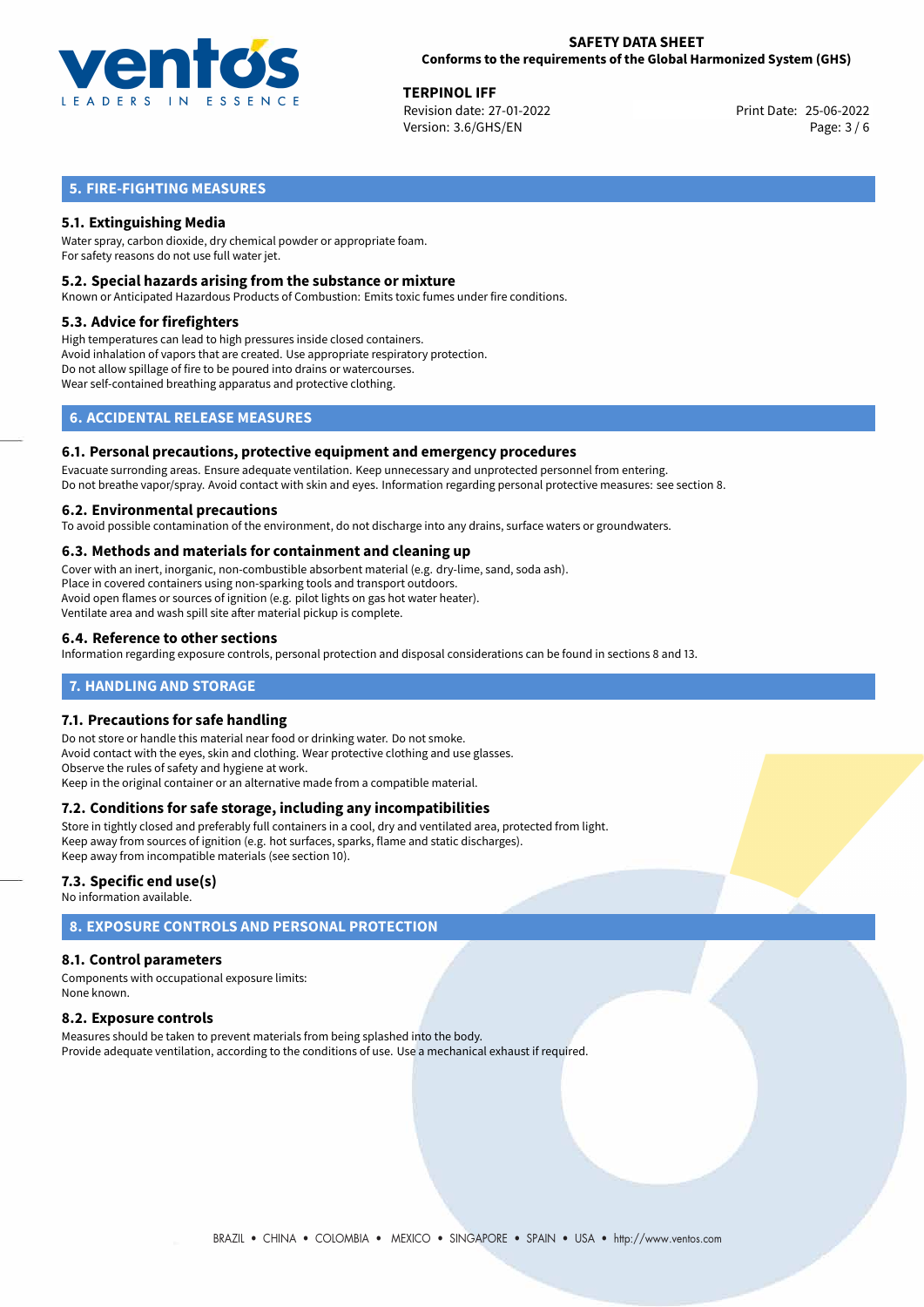

**TERPINOL IFF**<br>
Revision date: 27-01-2022 **The Contract of Contract Print** Date: 25-06-2022 Revision date: 27-01-2022 Version: 3.6/GHS/EN Page: 4 / 6

## **8.3. Individual protection measures, such as personal protective equipment**

Eye/Face protection: Chemical safety goggles are recommended. Wash contaminated goggles before reuse. Chemical-resistant gloves are recommended. Wash contaminated gloves before reuse. Body protection: Personal protective equipment for the body should be selected based on the task being performed and the risks involved. Respiratory Protection: In case of insufficient ventilation, use suitable respiratory equipment. Environmental exposure controls: Emissions from ventilation or process equipment should be checked to ensure they comply with environmental protection legislation. In some cases, filters or engineering modifications to the process equipment will be necessary to reduce emissions to acceptable levels.

## **9. PHYSICAL AND CHEMICAL PROPERTIES**

## **9.1. Information on basic physical and chemical properties**

| Appearance:                            | Liquid                         |
|----------------------------------------|--------------------------------|
| Colour:                                | Conforms to standard           |
| Odour:                                 | Conforms to standard           |
| Odour theshold:                        | Not determined                 |
| pH:                                    | Not determined                 |
| Melting point/freezing point:          | Not determined                 |
| Boling point/boiling range (°C):       | Not determined                 |
| Flash point:                           | $52^{\circ}$ C                 |
| Evaporation rate:                      | Not determined                 |
| Flammability:                          | Not determined                 |
| Lower flammability/Explosive limit:    | Not determined                 |
| Upper flammability/Explosive limit:    | Not determined                 |
| Vapour pressure:                       | $0,92$ mm Hg (20 $^{\circ}$ C) |
| Vapour Density:                        | Not determined                 |
| Density:                               | $0,868 - 0,882$ g/mL (20°C)    |
| Relative density:                      | $0,868 - 0,882(20^{\circ}C)$   |
| Water solubility:                      | <b>INSOLUBLE IN WATER</b>      |
| Solubility in other solvents:          | SOLUBLE IN ETHANOL             |
| Partition coefficient n-octanol/water: | Not determined                 |
| Auto-ignition temperature:             | Not determined                 |
| Decomposition temperature:             | Not determined                 |
| Viscosity, dynamic:                    | Not determined                 |
| Viscosity, kinematic:                  | Not determined                 |
| Explosive properties:                  | Not determined                 |
| Oxidising properties:                  | <b>NONE EXPECTED</b>           |
|                                        |                                |

## **10. STABILITY AND REACTIVITY**

#### **10.1. Reactivity**

No hazardous reactions if stored and handled as prescribed/indicated.

## **10.2. Chemical stability**

The product is stable if stored and handled as prescribed/indicated.

## **10.3. Possibility of hazardous reactions**

No hazardous reactions if stored and handled as prescribed/indicated.

#### **10.4. Conditions to Avoid**

Conditions to Avoid: Excessive heat, flame or other ignition sources.

#### **10.5. Incompatible materials**

Avoid contact with strong acids and bases and oxidizing agents.

### **10.6. Hazardous decomposition products**

During combustion may form carbon monoxide and unidentified organic compounds.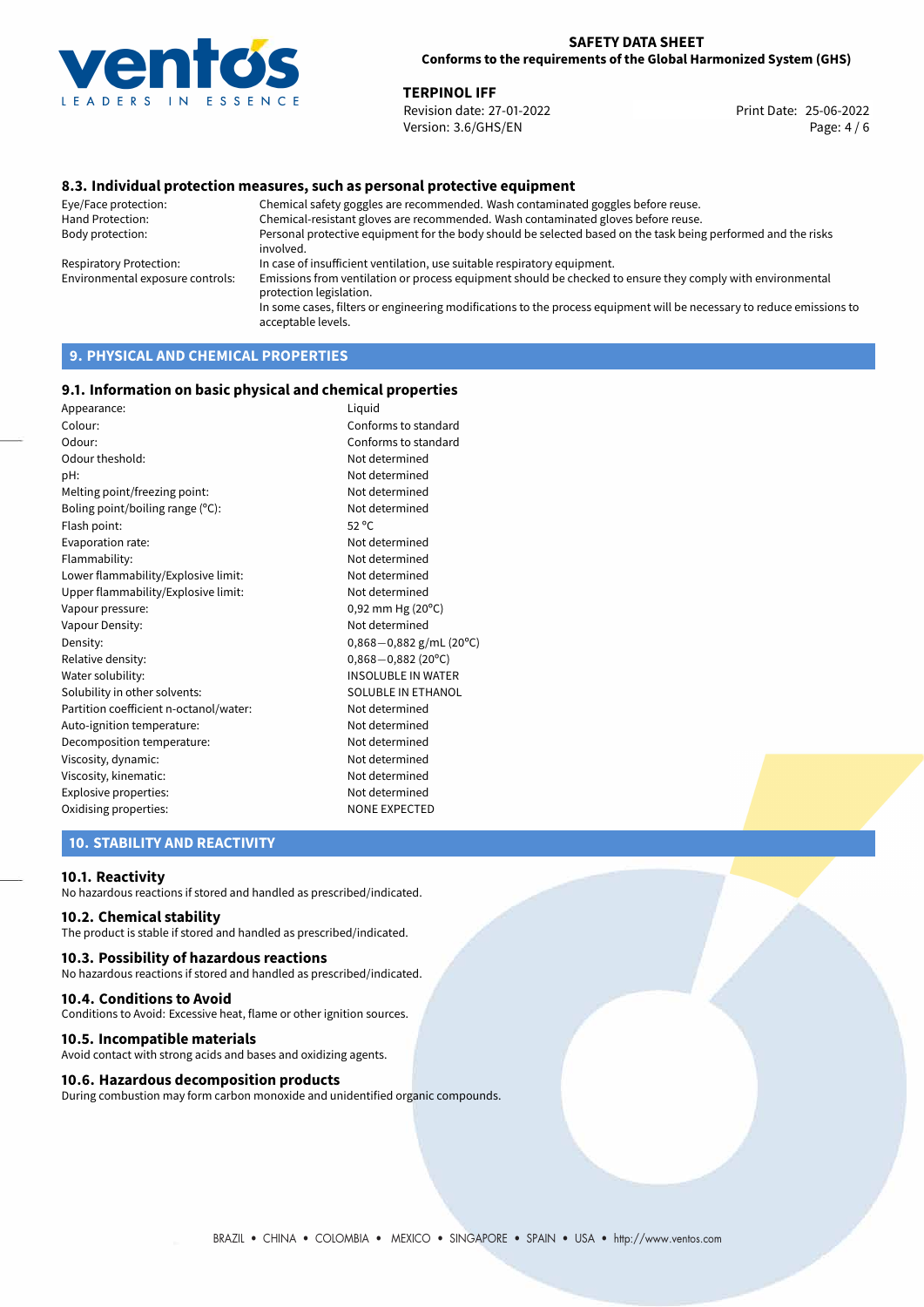

**TERPINOL IFF**<br>
Revision date: 27-01-2022 **Accord Print Date: 25-06-2022** Version: 3.6/GHS/EN Page: 5 / 6

## **11. TOXICOLOGICAL INFORMATION**

| Acute toxicity                           | Based on the data available, the criteria for classification are not met. |
|------------------------------------------|---------------------------------------------------------------------------|
| Skin corrosion/irritation                | Causes skin irritation.                                                   |
| Serious eye damage/irritation            | Causes eye irritation.                                                    |
| <b>Respiratory or skin sensitisation</b> | May cause an allergic skin reaction.                                      |
| Germ cell mutagenicity                   | Based on the data available, the criteria for classification are not met. |
| <b>Carcinogenicity</b>                   | Based on the data available, the criteria for classification are not met. |
| Reproductive toxicity                    | Suspected of damaging fertility or the unborn child.                      |
| <b>STOT-single exposure</b>              | Based on the data available, the criteria for classification are not met. |
| <b>STOT-repeated exposure</b>            | Based on the data available, the criteria for classification are not met. |
| <b>Aspiration hazard</b>                 | May be fatal if swallowed and enters airways.                             |

## **12. ECOLOGICAL INFORMATION**

#### **12.1. Toxicity**

**Assessment:** Very toxic to aquatic life with long lasting effects. **Experimental/calculated data:** No information available.

## **12.2. Degradability**

No information available.

#### **12.3. Bioaccumulative potential**

No information available.

#### **12.4. Soil mobility**

No information available.

## **12.5. Other adverse effects**

See also sections 6, 7, 13 and 15 Do not allow to get into waste water or waterways.

#### **13. DISPOSAL CONSIDERATIONS**

#### **13.1. Waste treatment methods**

Dispose of in accordance with national and local environmental regulations.

## **14. TRANSPORT INFORMATION**

|                                  | <b>ADR/RID/ADN</b>        | <b>IMDG</b>               | <b>IATA-ICAO</b>          |
|----------------------------------|---------------------------|---------------------------|---------------------------|
| 14.1. UN Number                  | <b>UN1993</b>             | <b>UN1993</b>             | <b>UN1993</b>             |
| 14.2. UN Proper Shipping Name    | FLAMMABLE LIQUID, N.O.S.  | FLAMMABLE LIQUID, N.O.S.  | FLAMMABLE LIQUID, N.O.S.  |
|                                  | (TERPINOLENE, EUCALYPTOL) | (TERPINOLENE, EUCALYPTOL) | (TERPINOLENE, EUCALYPTOL) |
| 14.3. Transport Hazard Class(es) |                           |                           |                           |
| 14.4. Packing Group              | Ш                         | Ш                         | $\mathbf{III}$            |
| 14.5. Environmental hazards      | Yes                       | Yes                       | Yes                       |
| <b>Additional information</b>    |                           |                           |                           |

## **14.6 Special precautions for user**

None known

**14.7. Transport in bulk according to Annex II of MARPOL 73/78 and the IBC Code** No information available

**15. REGULATORY INFORMATION**

## **15.1. Safety, health and environmental regulations/legislation specific for the substance or mixture**

No information available

## <span id="page-4-0"></span>**16. OTHER INFORMATION**

**Full text of the R-phrases, hazard statements and precautionary statements mentioned in section 3:** H226 – Flammable liquid and vapour.